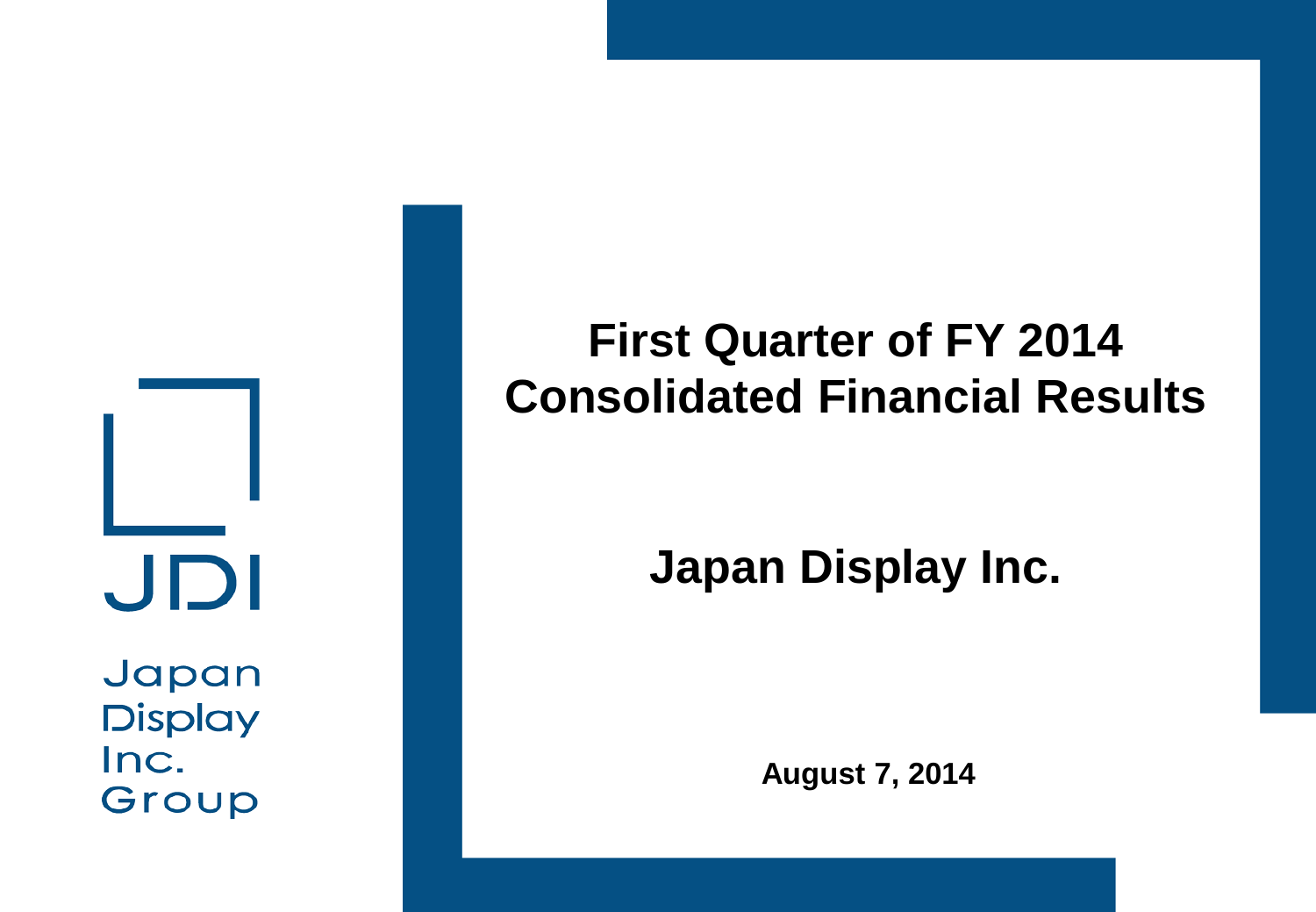# **1. Q1 FY 2014 Financial Results**

# **2. Small- to Medium-Sized Display Market Environment and JDI's Strategy**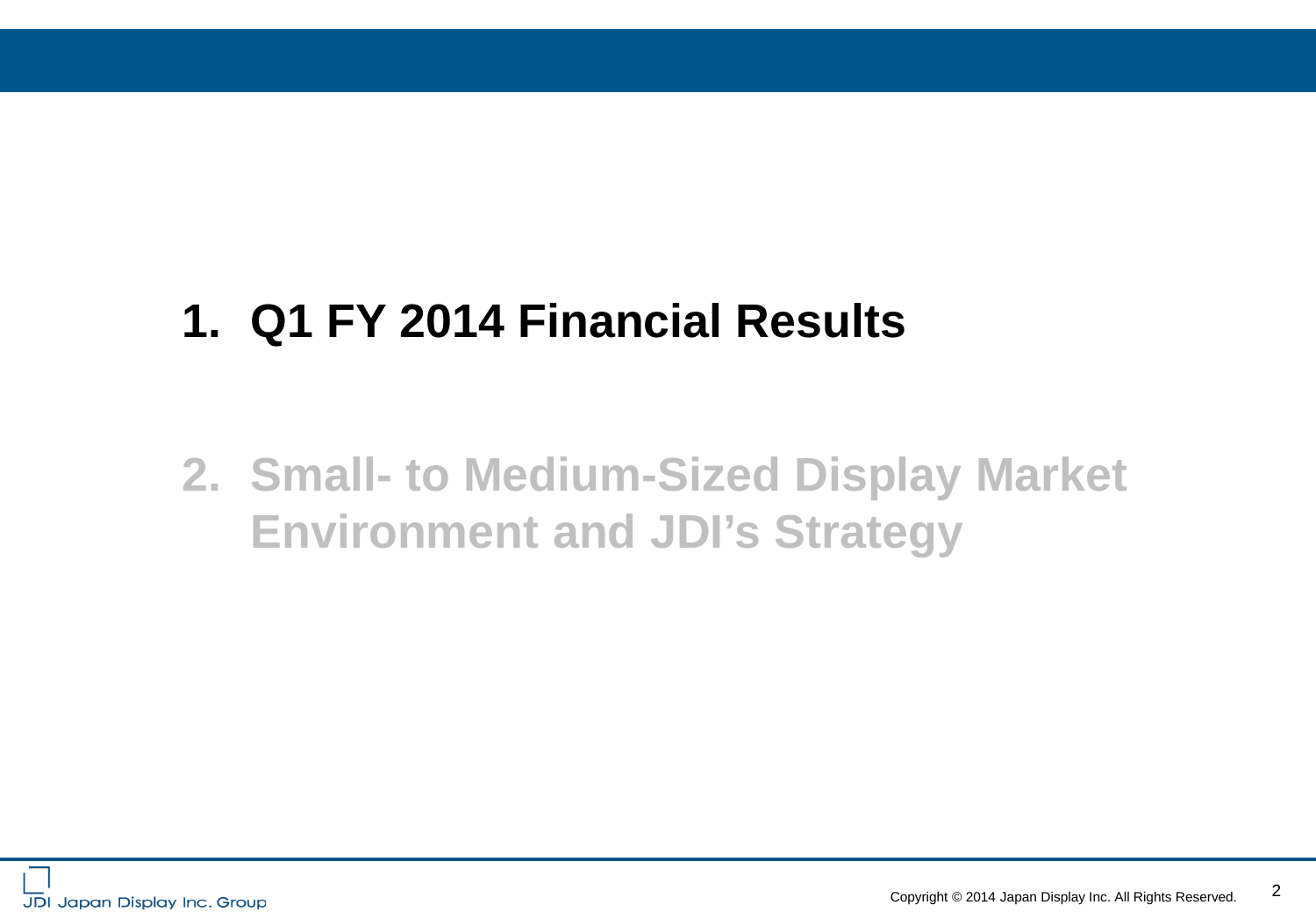# **Q1-FY 2014 Financial Results Highlights**

■ Sales, op. income close to May 15 guidance

- Total sales: Y125.2 bn  $(-13.9\%$  YoY); Sales up a strong 2.4x in China but down in US/EUR/other
- $\blacksquare$  WQHD<sup>(1)</sup> shipments underway, continuous high resolution improvements centering on China progressing as expected
- Y12.7bn op. loss due to one-time Y8.5bn loss (revaluation of inventory standard costs & sales of low-margin products etc.)

(1) WQHD: 1440 x 2560 pixels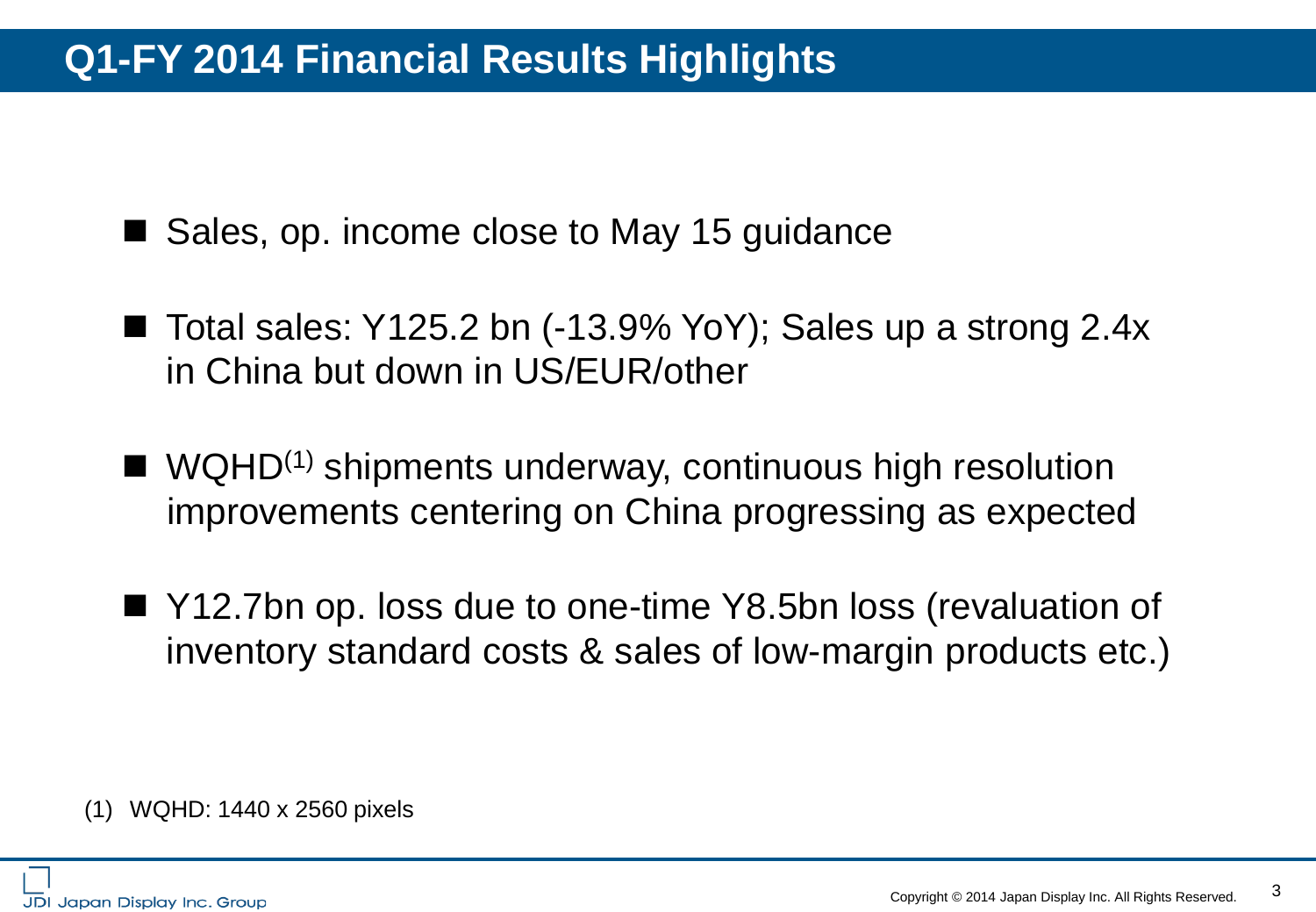# **Q1-FY 2014 Consolidated Results of Operations**

| (Billion yen)                  | <b>1Q-FY14</b> | <b>1Q-FY14</b><br>YoY Chg. |          | 4Q-FY13 | QoQ Chg. |
|--------------------------------|----------------|----------------------------|----------|---------|----------|
| Net sales                      | 125.2          | 145.4                      | $-13.9%$ | 131.8   | $-5.1%$  |
| Gross profit                   | (0.9)          | 17.5                       |          | 15.7    |          |
| Operating income               | (12.7)         | 6.3                        |          | 5.5     |          |
| Ordinary income                | $(16.9)^{(1)}$ | 4.7                        |          |         |          |
| Net income                     | (16.8)         | 24.4 $(2)$                 |          | 0.4     |          |
| <b>EBITDA</b>                  | 4.3            | 18.6                       | $-76.6%$ | 23.4    | $-81.5%$ |
| Depreciation & amortization(1) | 17.1           | 12.5                       | $+36.9%$ | 18.0    | $-5.2%$  |
| R&D expenses(2)                | 3.5            | 3.7                        | $-5.2%$  | 3.5     | $-0.5%$  |
| Avg. FX rate (JPY/USD)         | 102.2          | 98.8                       |          | 102.8   |          |
| Mobile Category sales ratio    | 72%            | 78%                        |          | 76%     |          |
| Unit shipments                 |                |                            | $-4%$    |         | $+1%$    |
| <b>Blended ASP</b>             |                |                            | $-11%$   |         | $-6%$    |

(1) Foreign exchange loss of Y3.3bn was recognized as a non-operating expense in Q1-FY14.

(2) Deferred tax assets of Y20bn related to NOL carried forward was recognized in Q1-FY13.

\*1: Depreciation cost includes amortization of goodwill and non-operating depreciation cost.

\*2: R&D expenses are a total of expenses booked in COGS and SG&A.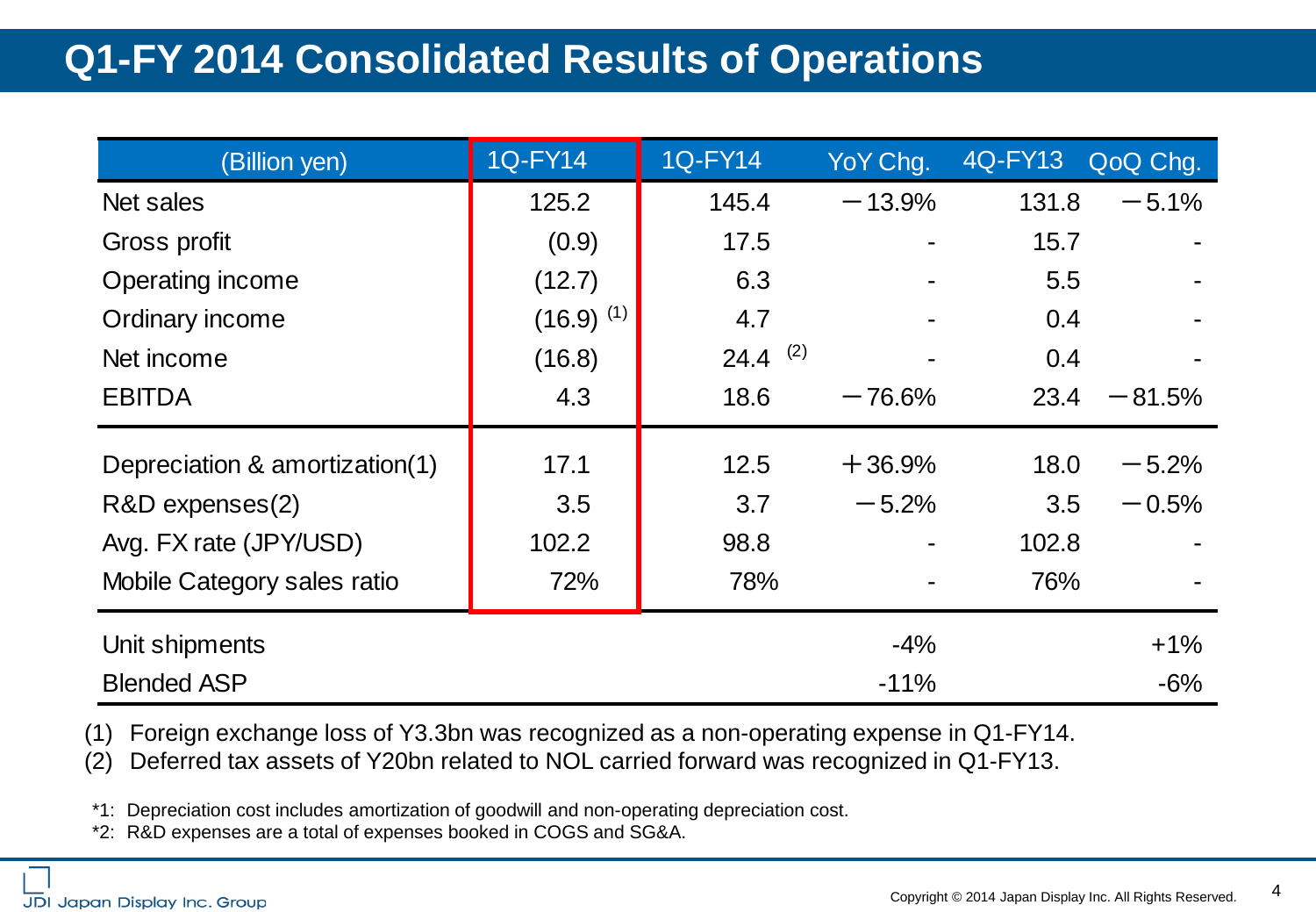# **Quarterly Results of Operations**

#### Quarterly results (Billion yen)

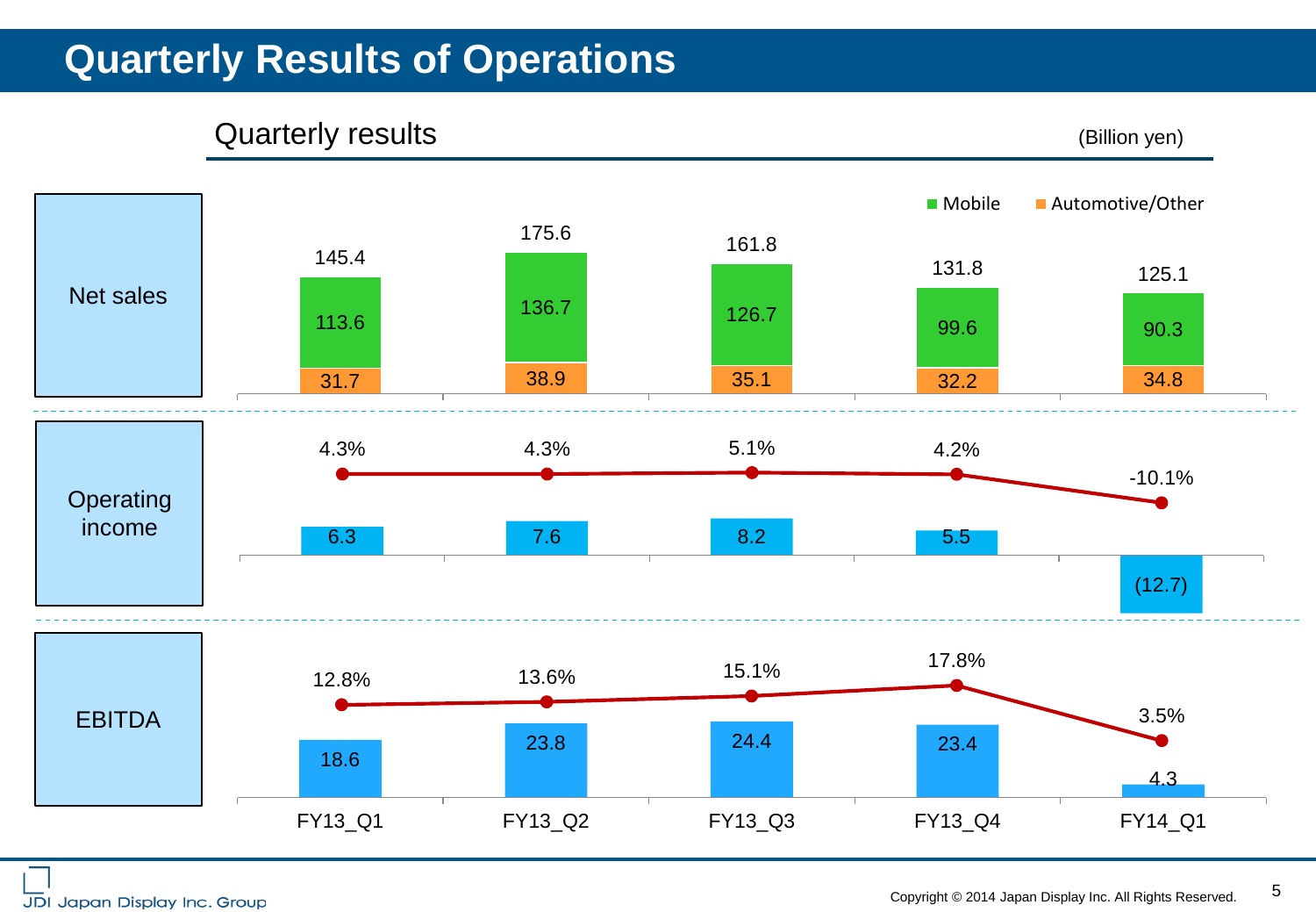# **Q1-FY2014 Operating Income Analysis (YoY)**



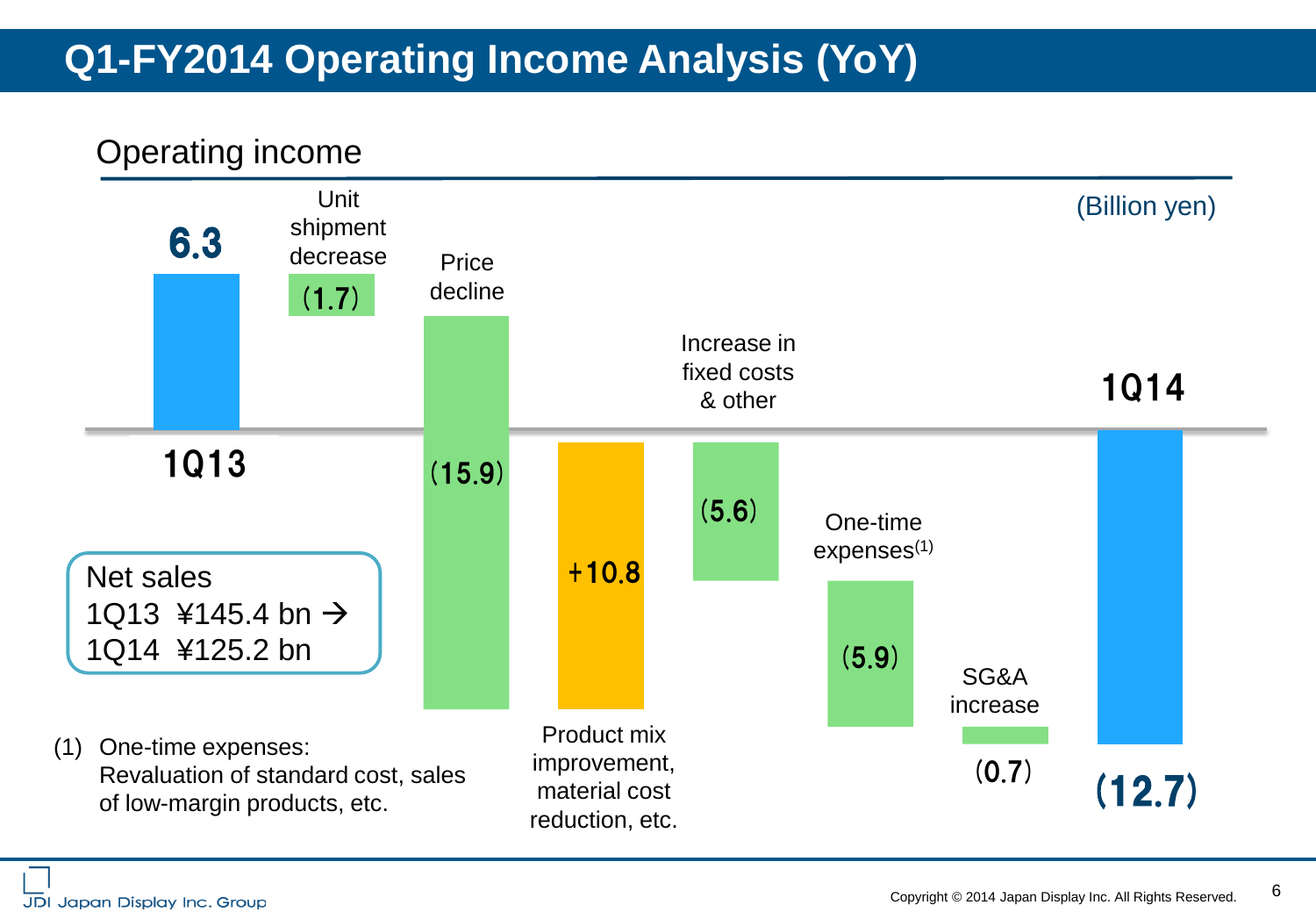## **Q1-FY2014 Balance Sheet**

| (Billion yen)                 | 6/2014   | 3/2014   | Increase/Decrease |
|-------------------------------|----------|----------|-------------------|
| Cash and deposits             | 91.2     | 141.4    | (50.2)            |
| Accounts receivable           | 97.7     | 97.1     | 0.6               |
| <b>Inventories</b>            | 99.9     | 90.6     | 9.3               |
| <b>Total current assets</b>   | 339.4    | 378.5    | (39.1)            |
| Property, plant and equipment | 354.9    | 343.8    | 11.1              |
| <b>Total assets</b>           | 731.0    | 759.0    | (28.0)            |
| Accounts payable              | 100.3    | 101.6    | (1.3)             |
| Interest-bearing debt         | 91.2     | 102.5    | (11.3)            |
| Advance payments              | 61.6     | 66.8     | (5.2)             |
| <b>Total liabilities</b>      | 344.5    | 353.8    | (9.3)             |
| <b>Total net assets</b>       | 386.5    | 405.1    | (18.6)            |
| Shareholders' equity ratio    | 52.7%    | 53.3%    |                   |
| Net debt to equity ratio      | $-0.0\%$ | $-9.6\%$ |                   |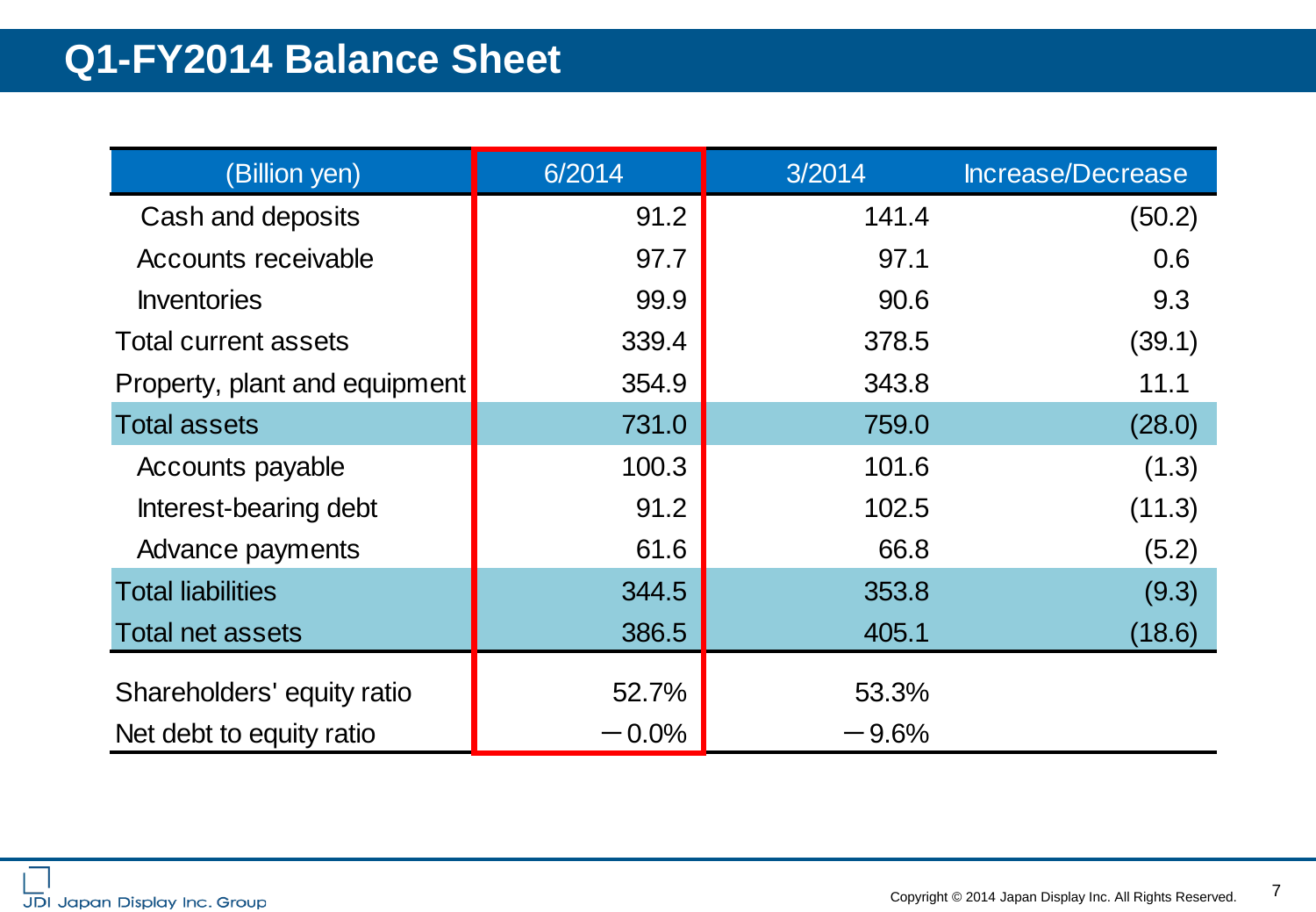| (Billion yen)                                | 1Q-FY2014 | 1Q-FY2013 | Increase/Decrease |
|----------------------------------------------|-----------|-----------|-------------------|
| Income before income taxes                   | (16.9)    | 4.8       | (21.7)            |
| Depreciation and amortization                | 17.1      | 12.5      | 4.6               |
| Working capital $(1)$                        | (12.0)    | (19.1)    | 7.1               |
| Cash flow from operating activities          | (13.3)    | 9.0       | (22.4)            |
| Acquisitions of property and equipment       | (23.6)    | (44.0)    | 20.4              |
| Cash flow from investing activities          | (22.9)    | (45.6)    | 22.8              |
| Cash flow from financing activities          | (13.5)    | 17.4      | (30.9)            |
| Other, net                                   | (0.4)     | 1.5       | (1.9)             |
| Beginning balance, cash and cash equivalents | 141.4     | 23.5      | 117.9             |
| Ending balance, cash and cash equivalents    | 91.2      | 52.1      | 39.1              |
| Free cash flow (2)                           | (36.2)    | (36.6)    | 0.4               |

Note: \*1: Working capital = + Accounts receivable + Inventories + Accounts payable

\*2: Free cash flow = Cash flow from operating activities + Cash flow from investing activities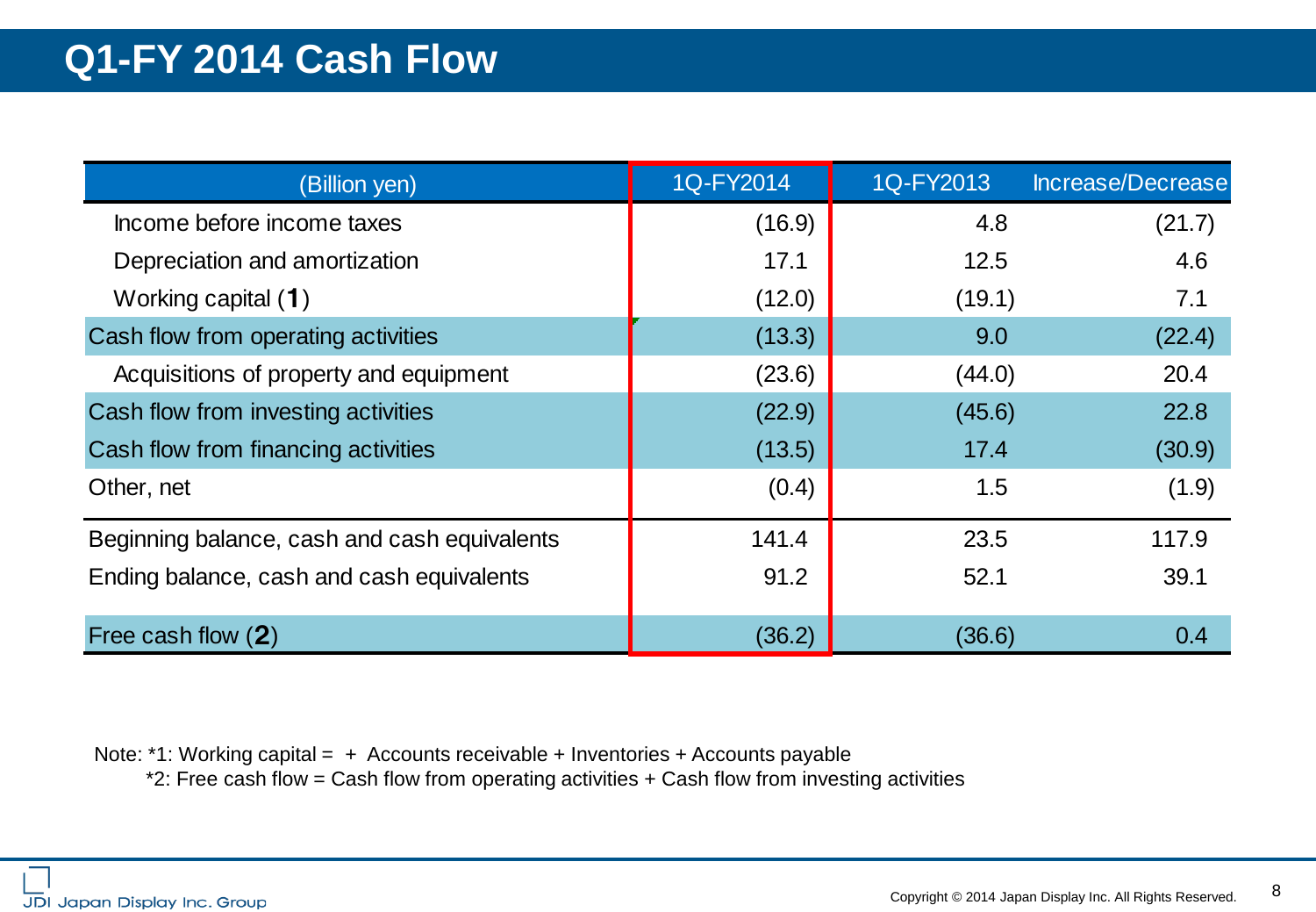# **Progress of FY 2014 Earnings Forecast**

| (Billion yen)                              | <b>1Q-FY14</b><br>(Actual) |          | 1H-FY14<br>(Forecast) |          | <b>FY14</b><br>(Forecast) |        |
|--------------------------------------------|----------------------------|----------|-----------------------|----------|---------------------------|--------|
| Net sales                                  | 125.2                      | 100.0%   | 310.0                 | 100.0%   | 750.0                     | 100.0% |
| Operating income                           | (12.7)                     | $-10.1%$ | 1.0                   | 0.3%     | 40.0                      | 5.3%   |
| Ordinary income                            | (16.9)                     | $-13.5%$ | (3.2)                 | $-1.0%$  | 31.5                      | 4.2%   |
| Net income                                 | (16.8)                     | $-13.4%$ | (3.2)                 | $-1.0\%$ | 26.8                      | 3.6%   |
| <b>EBITDA</b>                              | 4.3                        | 3.4%     | 38.3                  | 12.4%    | 118.4                     | 15.8%  |
| Depreciation and amortization <sup>1</sup> | 17.1                       |          | 37.3                  |          | 78.4                      |        |
| R&D expenses <sup>2</sup>                  | 3.5                        |          |                       |          | 22.9                      |        |
| Avg. FX rate (JPY/USD)                     | 102.2                      |          | 101.0                 |          | 101.0                     |        |
| Mobile Category sales ratio                | 72.2%                      |          | 77.0%                 |          | 81.0%                     |        |

- 
- Earnings forecast --- No change from May 15 forecast
- Q2 guidance -------------
	- Shipments to China to remain solid
	- Annual demand from large customers as expected, but Q2 shipments may be delayed

\*1: Depreciation cost includes amortization of goodwill and non-operating depreciation cost.

\*2: R&D expenses are a total of expenses booked in COGS and SG&A.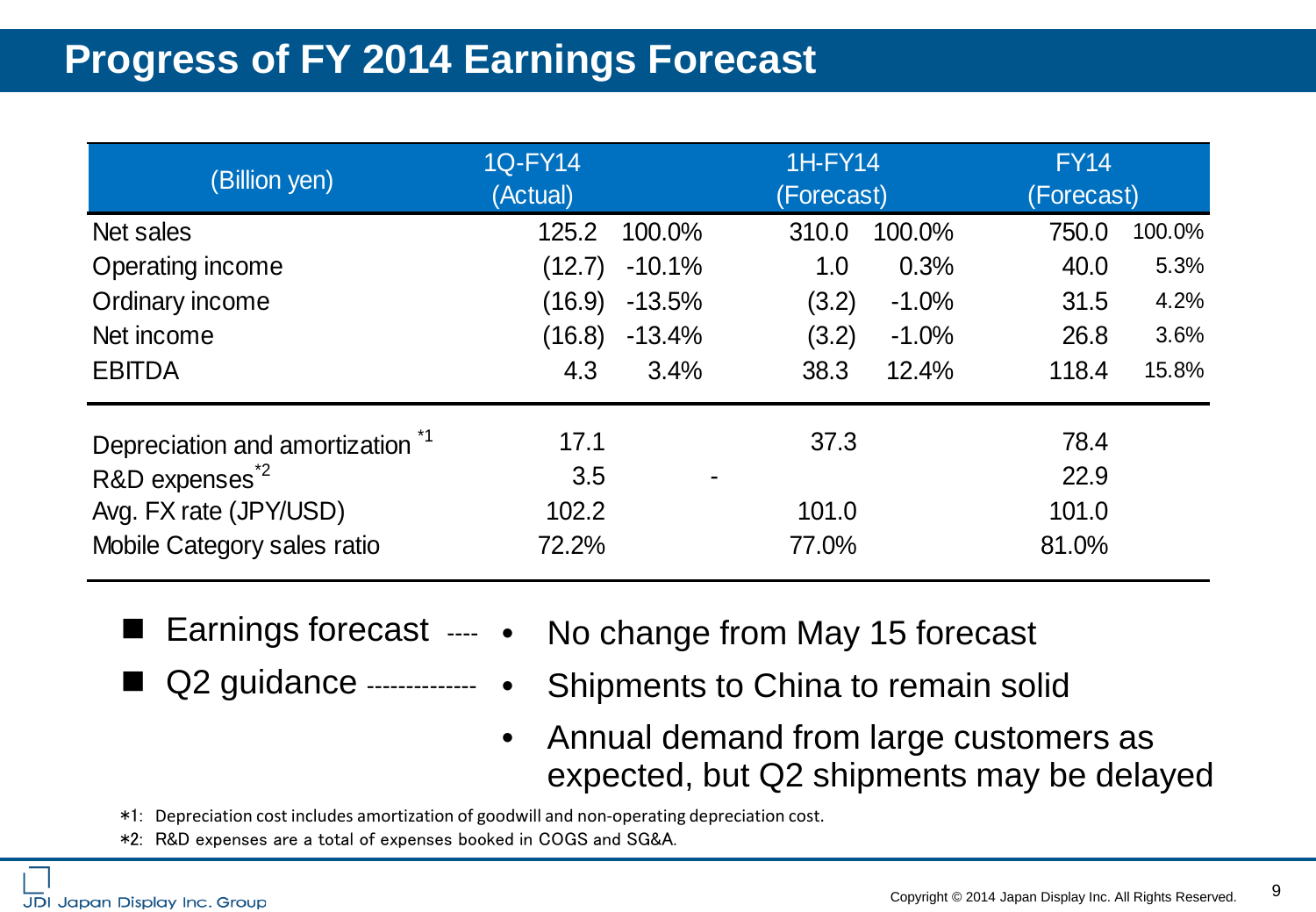### **Mobile Category Sales by Customer Region**

### **JDI quarterly mobile category sales by customer region**

• Sales to China customers see robust growth. Expect reduced total sales volatility going forward.

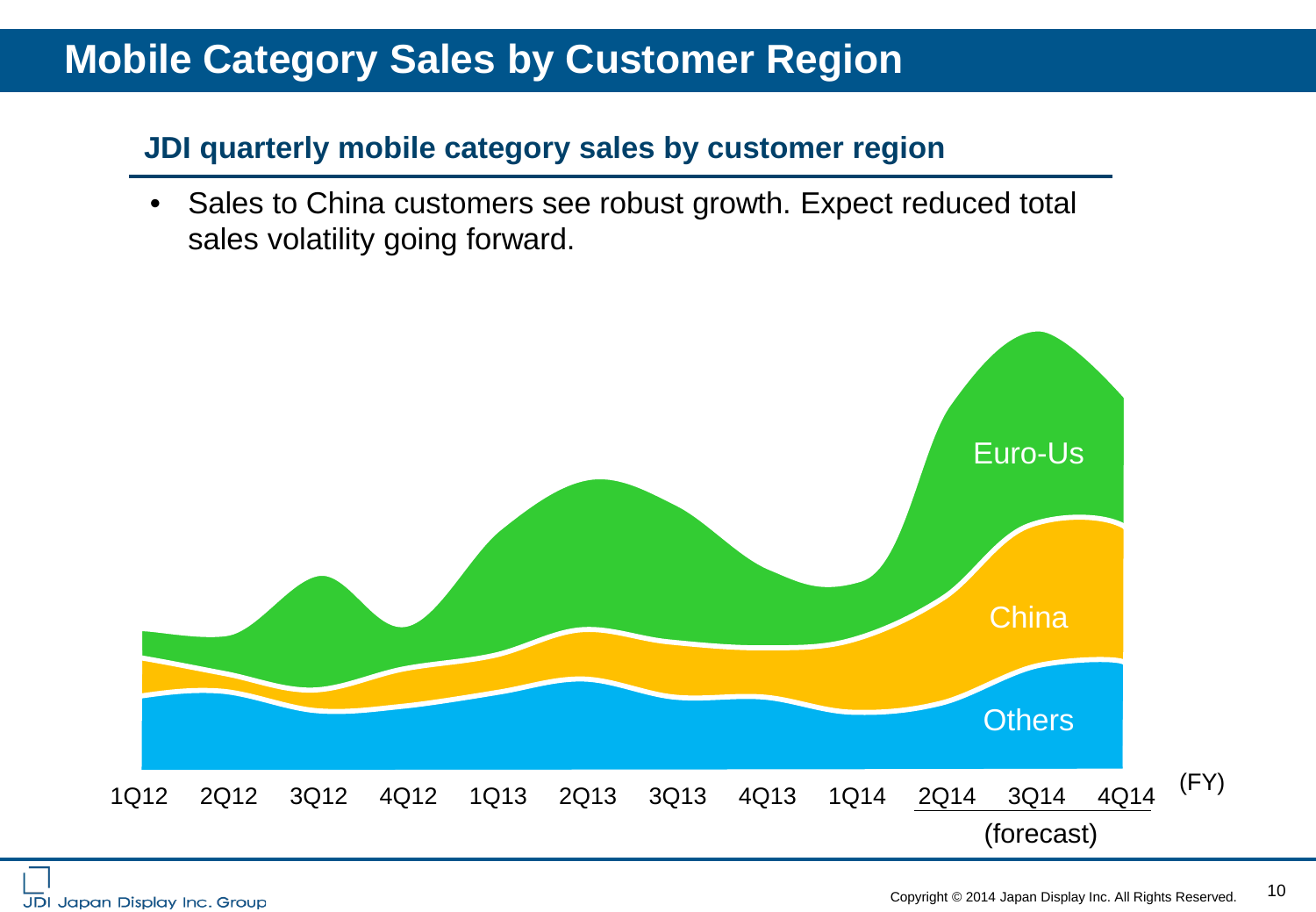### **Automobile, C&I and Other Category Sales**

### **JDI quarterly automobile, C&I and other category sales**

・ With new design-ins, automotive display sales will increase from FY 2015

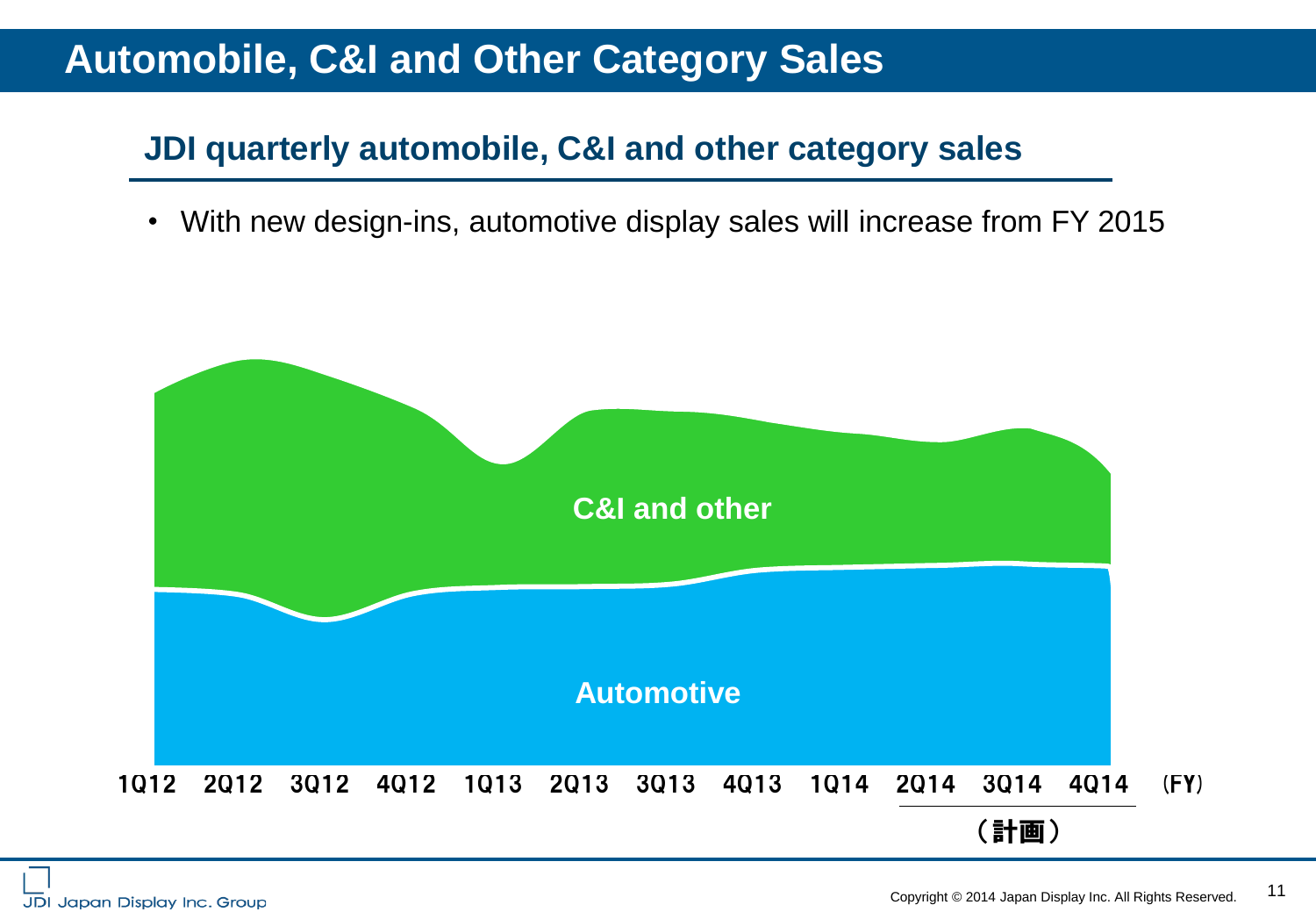# **1. Q1 FY 2014 Financial Results**

# **2. Small- to Medium-Sized Display Market Environment and JDI's Strategy**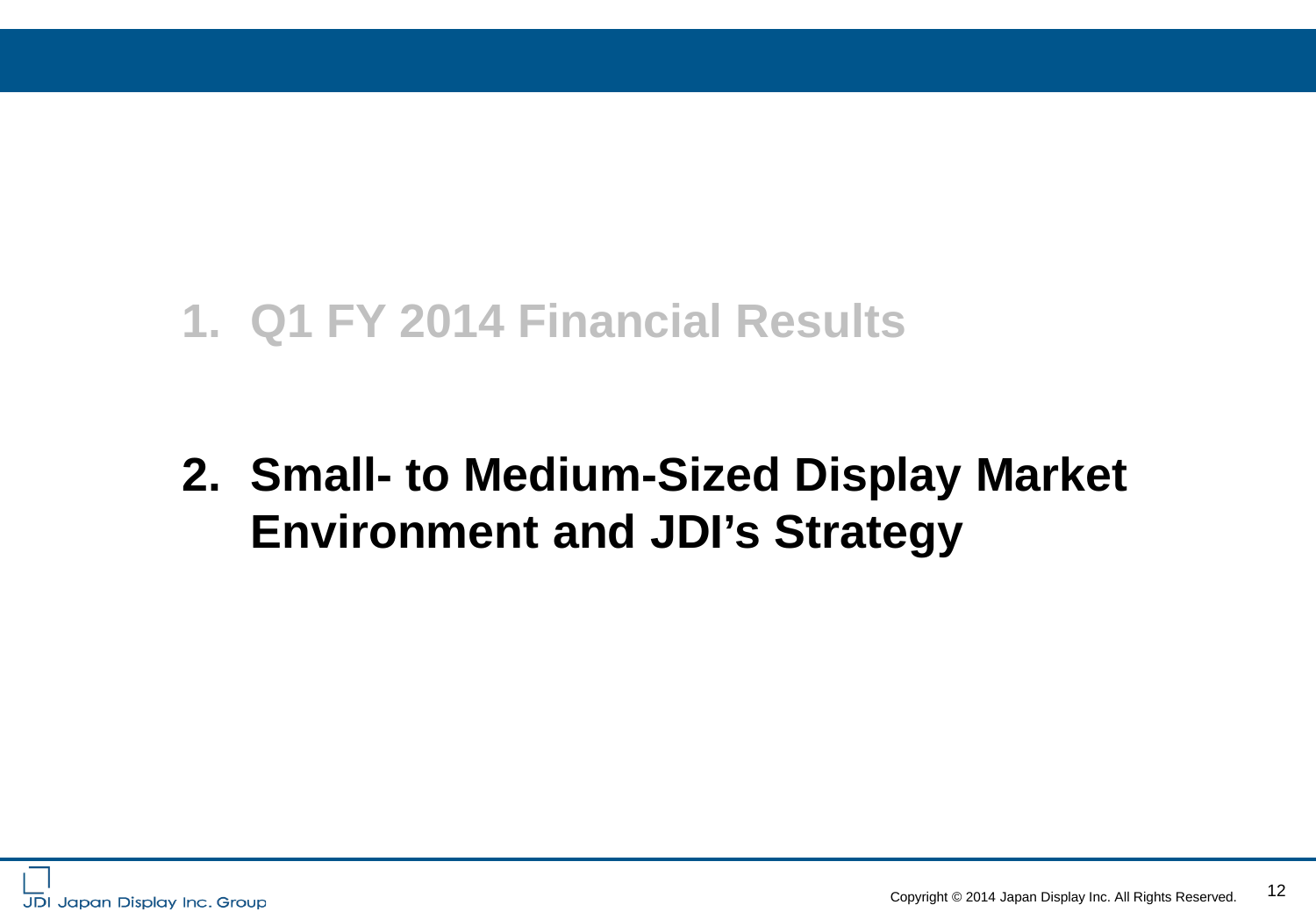# **Global Smartphone Market & JDI's Strategic Moves**

### **Global smartphone market JDI's strategic moves**

- China smartphone market likely to see continued growth
	- CY2014 LTE smartphone growth forecast Jan-Jun: 25mn units Jul-Dec: 75-130mn Huge increase expected
	- HD720 & Full HD to become standard for middle price range smartphones
- High resolution WQHD increasing for premium price smartphones
	- Pricing pressures continue

- JDI meeting FY2014 China customer sales goals
	- Design-ins for large customers gained
	- TDI<sup>\*1</sup> launch is on track. STC\*2 acquisition done; June start of mfg. & shipments; sales to ODM growing
	- JDI's goal: 50% of WQHD mkt share
- Acceleration of broad cost-reduction measures
- Aggressive release of Pixel Eyes<sup>™</sup>
- \*1: TDI (Taiwan Display Inc.): 100% subsidiary of JDI focusing on China market.
- \*2: STC (Star World Technology Corporation.): Company with module assembly line in Zhuhai, China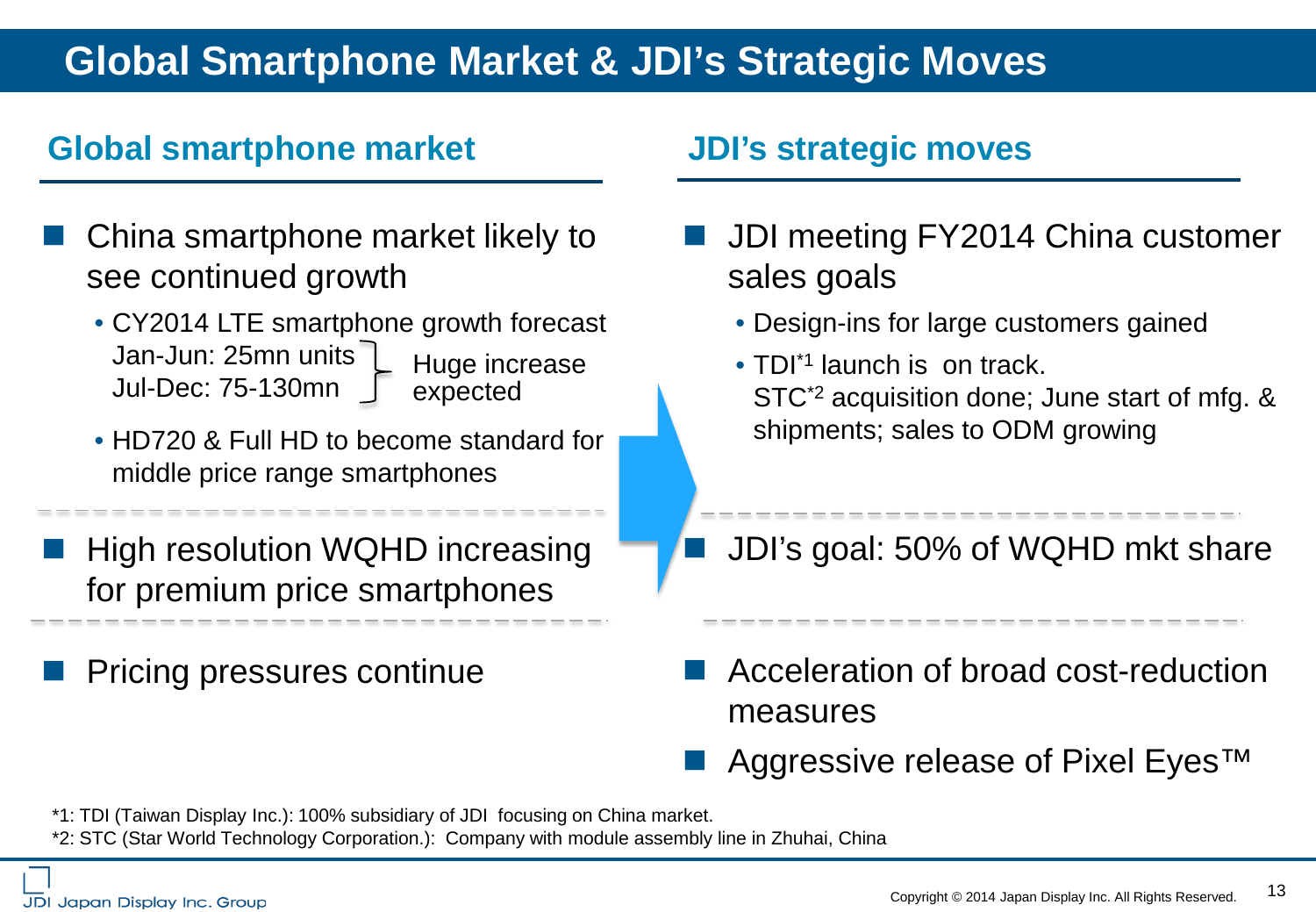# **Sales Breakdown by Resolution and Ratio of Pixel Eyes™**

#### **JDI smartphone display sales breakdown by resolution and Pixel Eyes™ ratio**



- Smartphone market is steadily shifting to high-resolution consistent with JDI's estimates.
- Shipment of Pixel Eyes<sup>™</sup> is increasing as expected.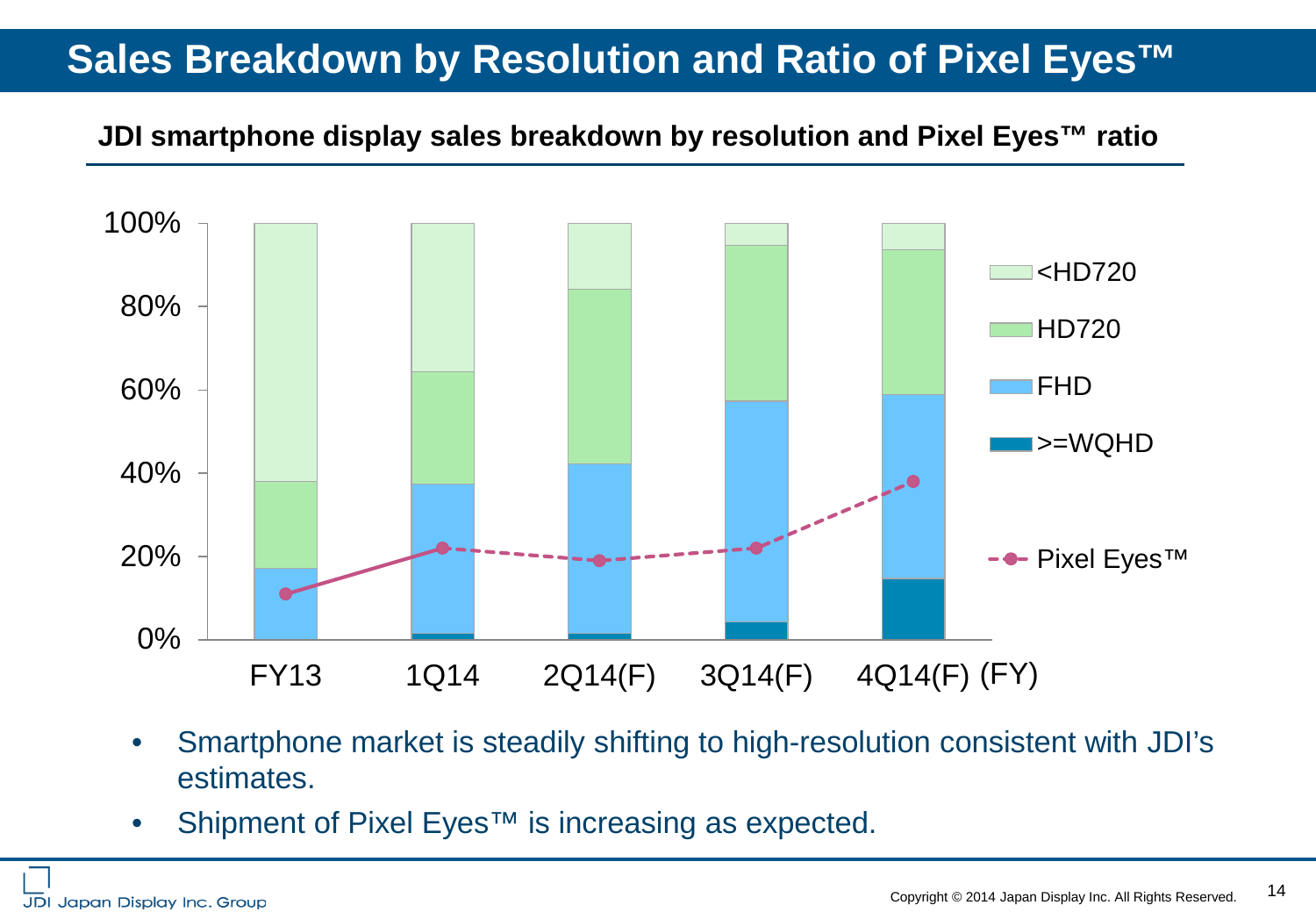(Announcement date)

### **July 1: Corporate structural changes and new COO take effect (June 24)**

• Changes to accelerate strategic/policy actions & strengthen account mgt. functions

### **Expand platform technologies**

• Started mass mfg of IPS-NEO™ for mobile, prepping to mass mfg Pixel Eye<sup>™</sup> for highres tablets

### **Agreement to create/invest in JOLED (new OLED company)** (July 31)

• Thru leveraging technologies centralized at JOLED OLED displays expected to have future potential

#### **Opened new office in Detroit to strength automotive business (June 12)**

• Develop new US customers; FY2018 automotive sales goal: more 2x FY2013 sales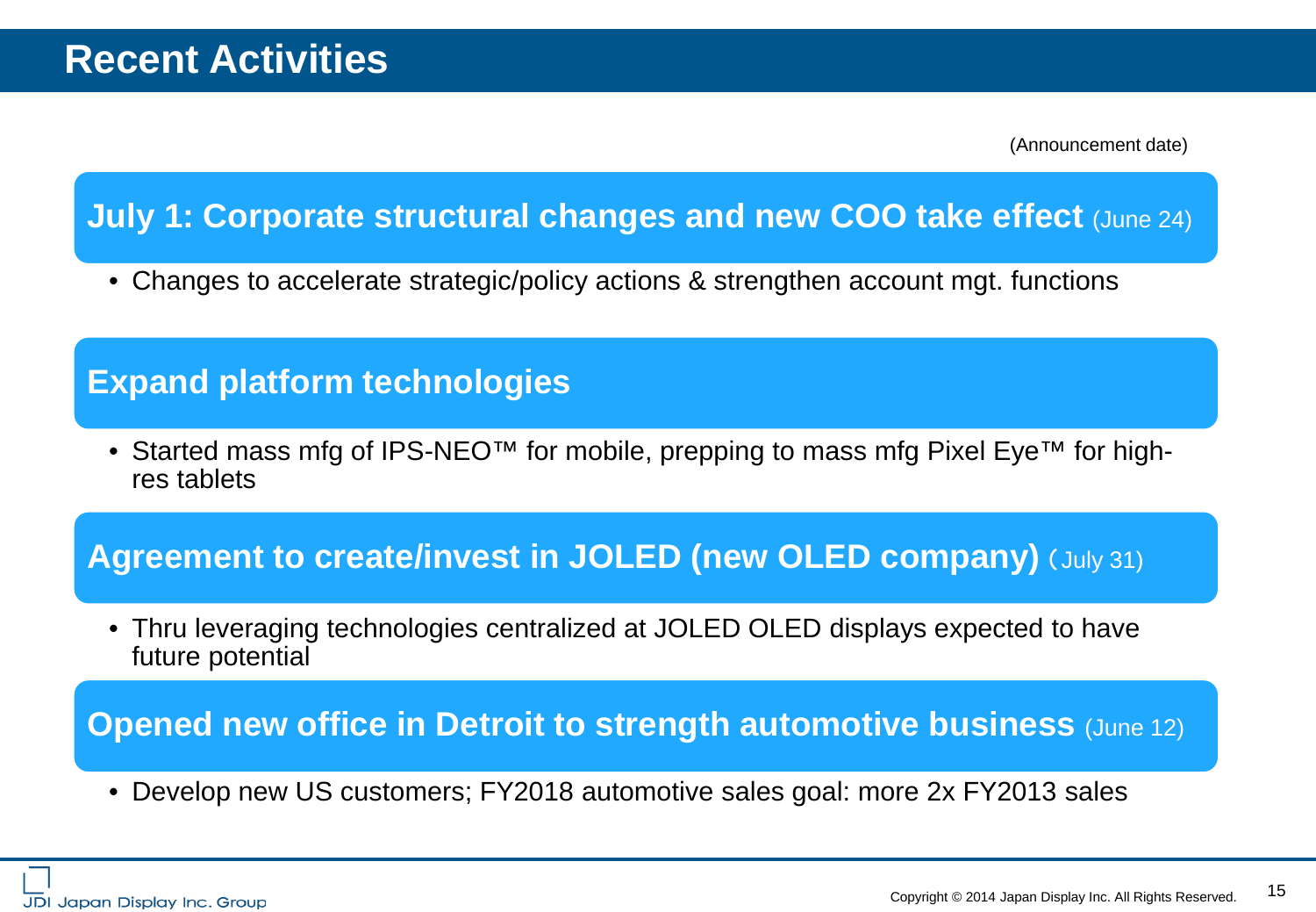# **July 1 Restructuring Goals/Key Points**

**Goals** 

- Accelerate strategic actions (esp. sales growth, cost reduction)
- Strengthen business unit account mgmt. functions

**Structural** change goals / key points

- Active CEO involvement in sales promotion
- COO appointed to strengthen operations (product strategy/design, supply, mfg., business mgmt.)
- Total improvements from design to cost cutting
- Accelerate development of platform technologies & strategic products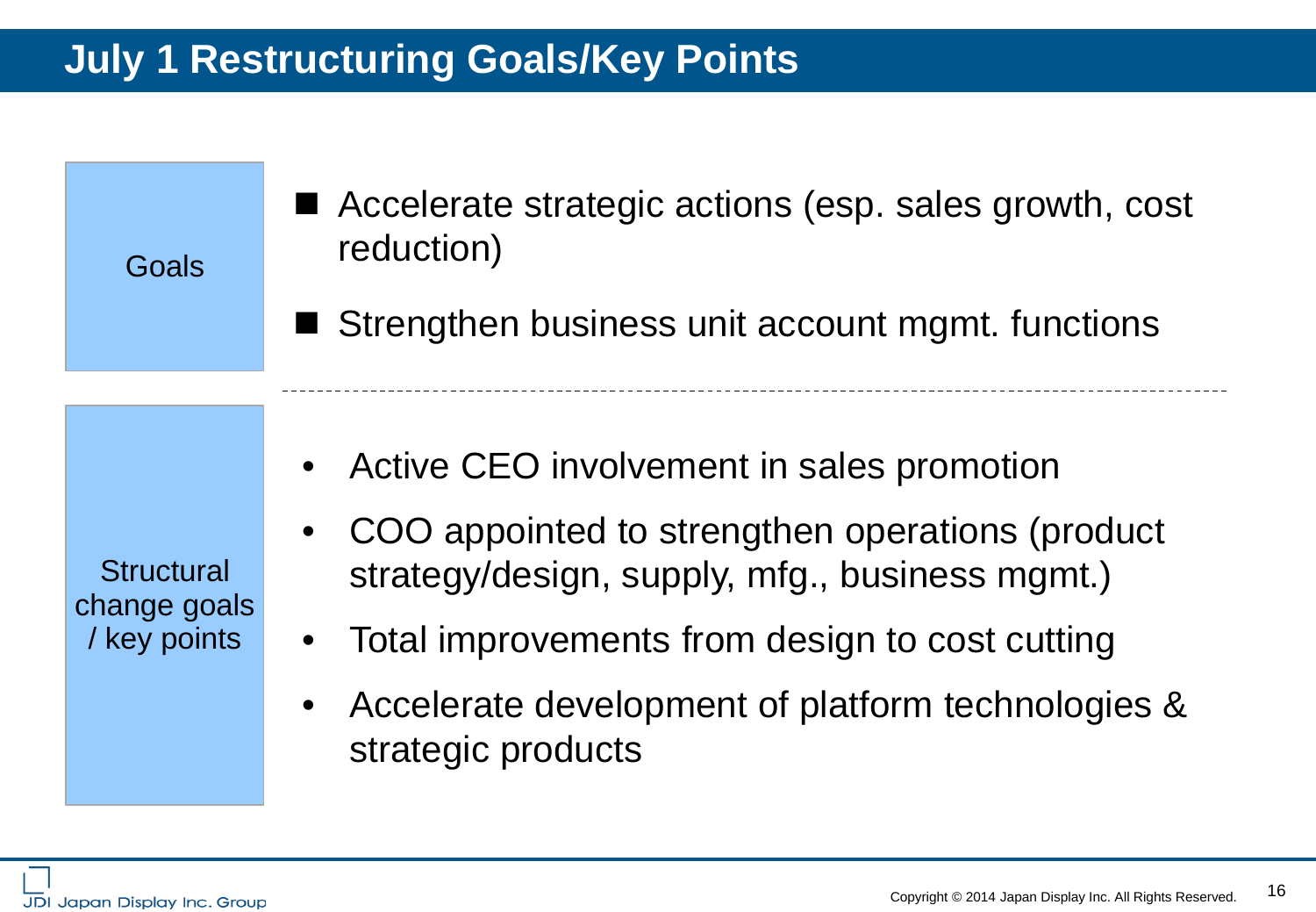# **JOLED (Integrated Company) Created to Focus on OLED**



- Bring together world leading Japanese OLED display panel technology and resources
- Leverage funding from INCJ and JDI to accelerate commercialization of advanced OLED products through focused R&D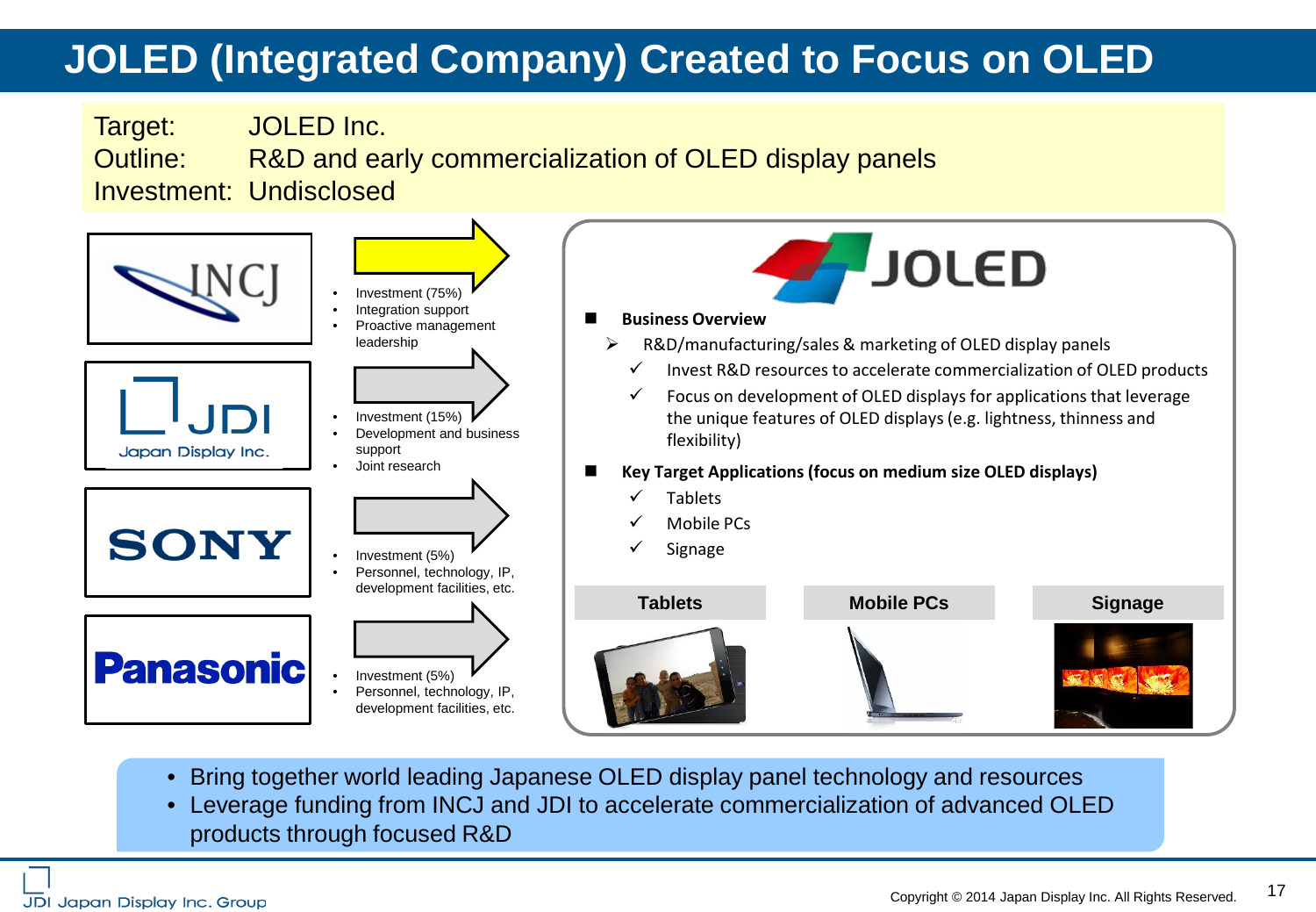### **Comment by Shuichi Otsuka, President and CEO:**

OLED presents considerable technological challenges, including difficulties in developing materials and manufacturing equipment. However, we believe this display technology contains substantial advantages for the future with respect to thinness, lightness and flexibility. Given these exciting possibilities, JDI has decided to invest in JOLED.

JOLED will centralize the world-leading OLED display technologies and resources developed over many years by Sony and Panasonic, including printing technology for OLED production, transparent amorphous oxide semiconductors, and flexible display technology. By creating a strong working relationship with JOLED, JDI will explore opportunities for development of applications that will lead to greater lightness and thinness for medium-sized displays for tablet PCs and notebook PCs, and digital signage.

Our investment in JOLED does not affect our ongoing business strategy for creating a high-resolution "LTPS World" in the small and medium-sized display market. Furthermore, our high-resolution OLED, sheet display and other development plans have not changed and will continue. In fact, we aim to accelerate our overall R&D by creating a synergy with JOLED.

(Excerpted from JDI's July 31 press release)